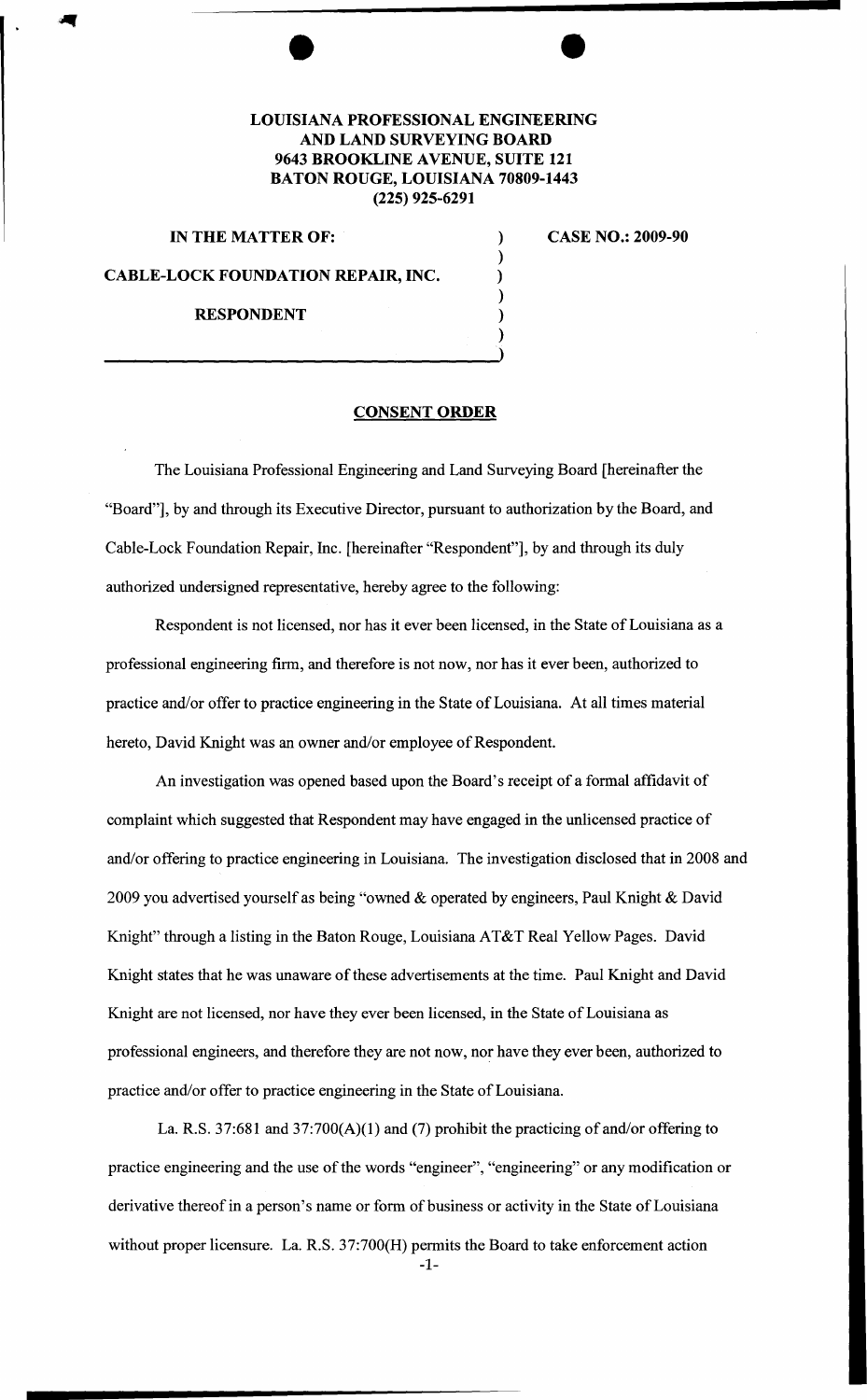against persons who violate La. R.S. 37:681 and 37:700(A)(1) and (7), upon a finding of guilt following the preferral of charges, notice and hearing and a majority vote of its entire membership authorized to participate in the proceeding. La. R.S. 37:681, 37:700(A)(1) and (7), and 37:700(H) were in effect at all times material hereto.

It is undisputed that Respondent has never been licensed to practice and/or offer to practice engineering in Louisiana and that in 2008 and 2009 Respondent practiced and/or offered. XXNC to practice engineering and used the word "engineer" or a modification or derivative thereof in advertising itself in Louisiana without proper licensure.

By letter dated January 13, 2011, the Board gave notice to Respondent that it was considering the preferral of charges against Respondent on the grounds that it may have violated La. R.S. 37:681 and 37:700(A)(1) and (7), relative to practicing and/or offering to practice engineering and using the words "engineer", "engineering" or any modification or derivative thereof in a person's name or form of business or activity in the State of Louisiana without proper licensure.

Wishing to dispense with the need for further enforcement action and to conclude the instant proceeding without further delay and expense, for the purpose of this proceeding only, Respondent and the Board do hereby enter into this Consent Order, in which Respondent of its own free will consents to the issuance of a Consent Order by the Board, wherein Respondent agrees to (a) pay a fine of five hundred (\$500.00) dollars, (b) pay administrative costs of seven hundred nine and 48/100 (\$709.48) dollars, (c) immediately cease and desist the practicing of and/or offering to practice engineering and the use of the words "engineer", "engineering" or any modification or derivative thereof in advertising itself or in describing its business, activities, owners, managers or operators in the State of Louisiana until such time as it is duly licensed by the Board, and (d) the publication of this Consent Order on the Board's website and a summary of this matter in the Board's official journal, the Louisiana Engineer and Surveyor Journal, and the reporting of this matter to the National Council of Examiners for Engineering and Surveying (NCEES), identifying Respondent by name.

Respondent admits to violations of the referenced laws and/or rules regarding the practicing of and/or offering to practice engineering and the use of the words "engineer" or any modification or derivative thereof in a person's name or form of business or activity in the State

-2-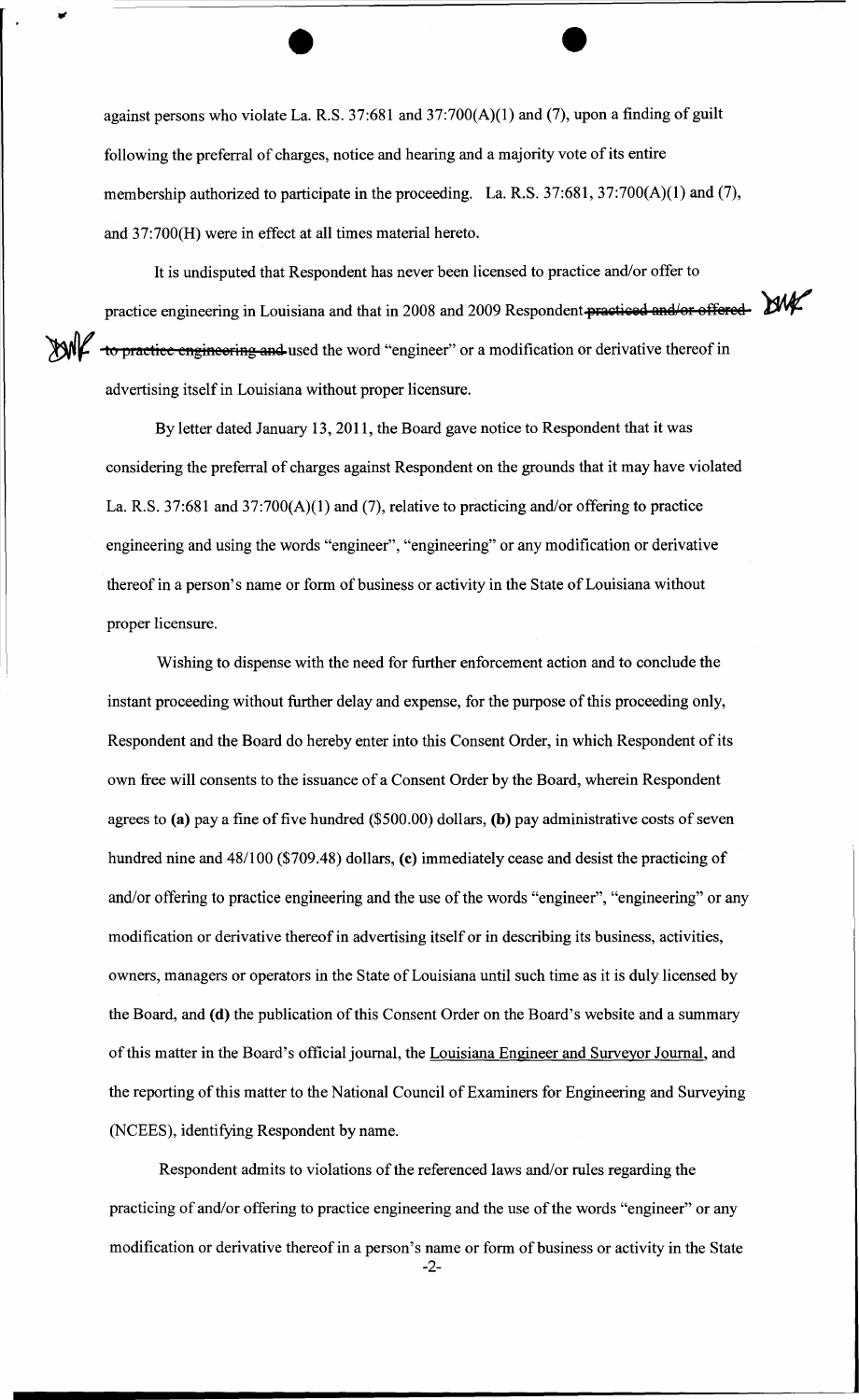of Louisiana without proper licensure. Respondent acknowledges awareness of said laws and/or rules and states that it will comply with all applicable laws and rules henceforth. Respondent has been advised of its right to be represented by counsel before the Board and/or to appear at any hearing personally or by counsel and present witnesses and evidence in its own behalf, and it hereby waives this right and its right to appeal; and it states affirmatively that it has been afforded all administrative remedies due it under the law.

7

Therefore, in consideration of the foregoing and by its signing this Consent Order, Respondent does hereby waive its right to a hearing before the Board, to the presenting of evidence and witnesses in its behalf, to Findings of Fact and Conclusions of Law in this case, and to judicial review of this Consent Order.

Respondent hereby represents (a) that it fully understands the meaning and intent of this Consent Order, including but not limited to its final and binding effect, (b) that it has voluntarily entered into this Consent Order and that no other promise or agreement of any kind has been made to or with it by any person whatsoever to cause the execution of this instrument and (c) that the sanctions set forth in this Consent Order do not prevent the Board from taking further disciplinary or enforcement action against Respondent on matters not specifically addressed in this Consent Order.

WHEREFORE, the Louisiana Professional Engineering and Land Surveying Board and Respondent agree that:

1. Respondent shall pay a fine of five hundred (\$500.00) dollars, which shall be tendered to the Board by certified check payable to the Board, due upon the signing of this Consent Order; and

2. Respondent shall pay administrative costs of seven hundred nine and 48/100 (\$709.48) dollars, which shall be tendered to the Board by certified check payable to the Board, due upon the signing of this Consent Order; and

3. Respondent shall immediately cease and desist the practicing of and/or offering to practice engineering and the use of the words "engineer", "engineering" or any modification or derivative thereof in advertising itself or in describing its business, activities, owners, managers or operators in State of Louisiana until such time as it is duly licensed by the Board; and

-3-